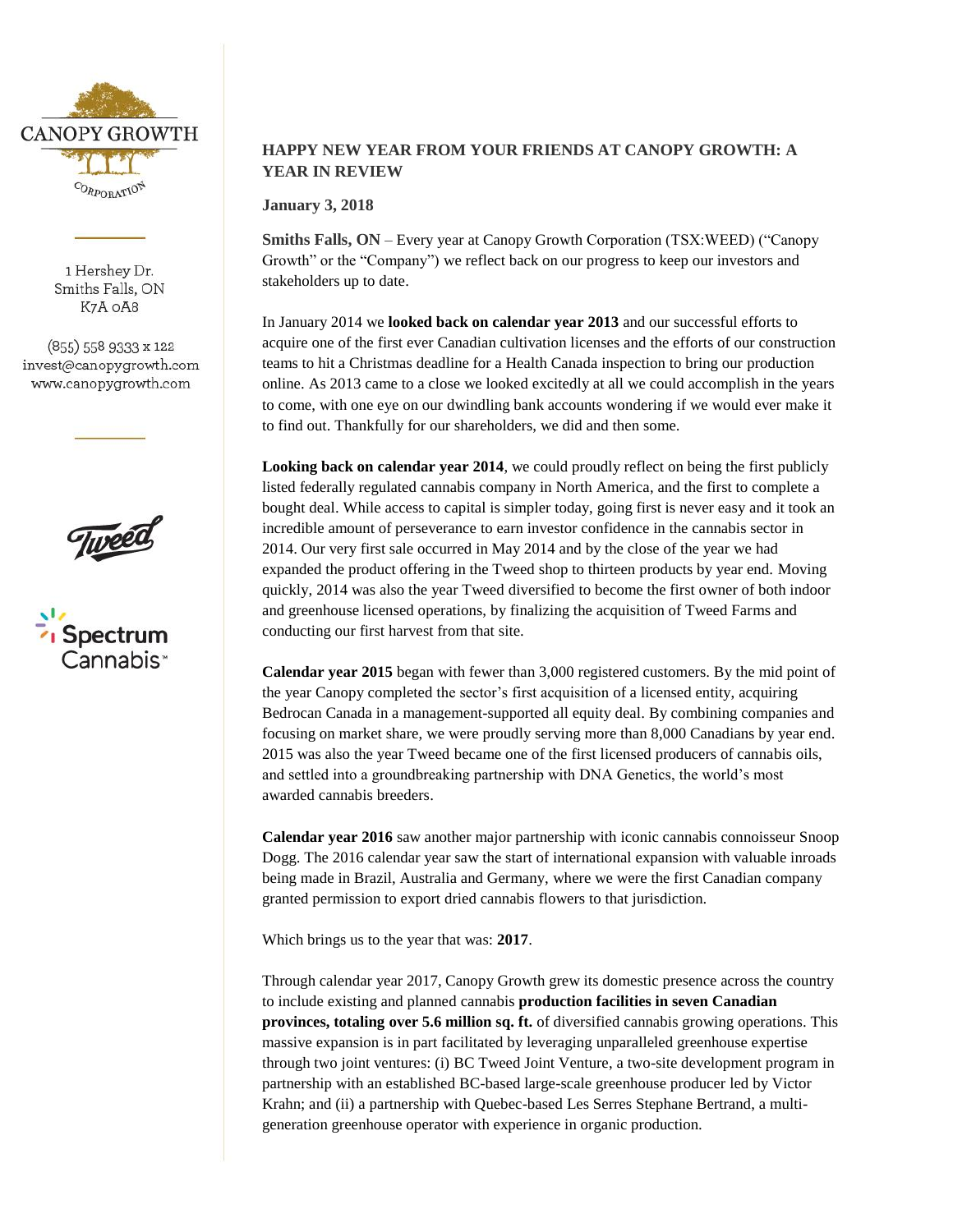Facilities expansion also includes major investments in infrastructure to support **extraction, resin refinement and oil production, Softgel capsules**, and significant distribution infrastructure to support our own exponential growth. Last year we also launched CraftGrow, a program that leverages all of this infrastructure in a mutually beneficial way by bringing new producers' products to our existing customers, and have welcomed **9 CraftGrow Partners** into this collaborative program.

|                         |             |               | <b>Approx. Size</b> |
|-------------------------|-------------|---------------|---------------------|
| Facility                | <b>Type</b> | <b>Status</b> | (sq. ft.)           |
| Tweed Hershey           |             |               |                     |
| Drive                   | Indoor      | 168k licensed | 450,000             |
| <b>Tweed NFLD</b>       | Indoor      | Underway      | 150,000             |
| <b>Tweed NB</b>         | Indoor      | Underway      | 50,000              |
| Vert Cannabis (St.      |             |               |                     |
| Lucien)                 | Indoor      | Licensed      | 10,000              |
| Vert Cannabis (Les      | Hybrid      |               |                     |
| Serres Mirabel)         | Greenhouse  | Underway      | 700,000             |
| Bowmanville             |             |               |                     |
| Facility                | Indoor      | Licensed      | 60,000              |
| Scarborough             |             |               |                     |
| Facility                | Indoor      | Licensed      | 50,000              |
| Creemore Facility*      | Indoor      | Licensed      | 15,000              |
|                         | Hybrid      |               |                     |
| <b>Tweed Farms</b>      | Greenhouse  | 350k licensed | 1,000,000           |
| <b>Tweed Grasslands</b> | Indoor      | Licensed      | 60,000              |
| <b>Tweed Edmonton</b>   | Indoor      | Underway      | 100,000             |
| <b>Tweed BC Joint</b>   | Hybrid      |               |                     |
| Venture – Site 1        | Greenhouse  | Underway      | 1,300,000           |
| Tweed BC Joint          | Hybrid      | Underway      |                     |
| Venture – Site 2        | Greenhouse  |               | 1,700,000           |
| Total:                  |             |               | 5,645,000           |

### Canopy Growth's Canadian Production Platform

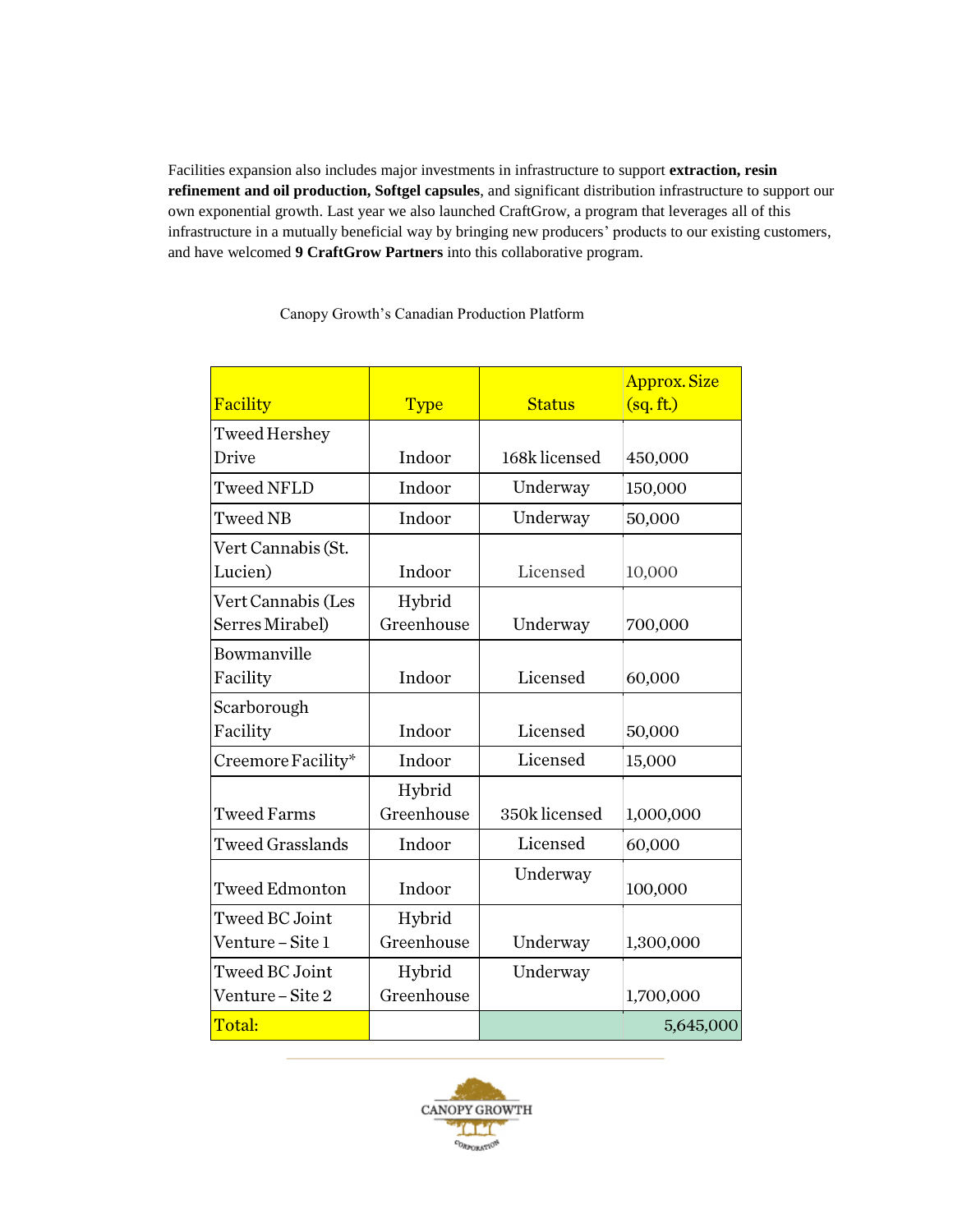\*in partnership with Green House Seeds and Organa Brands

Additionally in Canada and based out of our Yorkton facility, we continue to hold hemp production licenses, unique CBD hemp genetics and proprietary crop-scale processing know-how to ensure that as CBD and hemp laws change, we are **positioned to bring large-scale CBD hemp production to market** expeditiously.

As we expanded across Canada, commiting hundreds of millions of dollars into our domestic infrastructure, Canopy also continued expanding internationally, anchored by a **large scale production facility now licensed pending completion in Denmark**, another under **construction in Jamaica**, and a broad **distribution network supplying pharmacies across Germany**. Work in **Brazil and Chile,** as well as in Australia working with leading Australian cannabis company AusCann Holdings, gives Canopy a strong international foundation heading into 2018.

Renewing our brand alliance and partnership with **DNA Genetics**, the most awarded Cannabis Cup breeders ever, **expanding the Leafs By Snoop line** to include extracted oils, and creating a collaborative relationship with **Organabrands and Green House Seeds** separated Canopy Growth from the competition in terms of brand diversification in real, anchored brands in 2017. These relationships will ensure our house of brands remain top of mind for consumers in the legal recreational market and - perhaps more importantly - position Canopy Growth as a veritable one-stop shop for provincial cannabis retailers entering the market in 2018. This win-win offering began to bear fruit late in 2017 when Canopy signed **landmark supply deals with the provinces of New Brunswick and Newfoundland and Labrador**, including an ability to obtain rare retail licenses in Newfoundland & Labrador.

Canopy maintained its **leading market share** with more Canadians, **approximately 69,000 registered customers** as of calendar year-end, choosing Tweed Main Street as their source for medical cannabis. The industry-first TweedMainStreet.com consolidating a number of unique production sites and brands into a single online store, **today boasts forty seven unique products and sells a gram every 3.9 seconds on average**.

In public markets, Canopy Growth was as always, a sector leader in ethical, responsible growth, generating billions of dollars of value for its shareholders as the best performing stock in Canada on the TSX/S&P Index in 2017.A C\$245 million strategic investment from **Constellation Brands**, widely viewed as a game-changer for the cannabis industry, applied a stamp of approval from a Fortune 500 company as well as a strategic ally that will be invaluable entering the post-prohibition era in Canada.

#### **The Road Ahead in 2018**

Can we top 2017? Absolutely, and we will work as hard as we have in years past to do so.

Looking ahead to 2018, global opportunities are becoming increasingly important to overall growth, and are increasingly viable, as laws change around the world. In Europe, Latin America, and the Australian continent, 2018 will be a year of establishing global leadership positions for Spectrum Cannabis and Tweed.

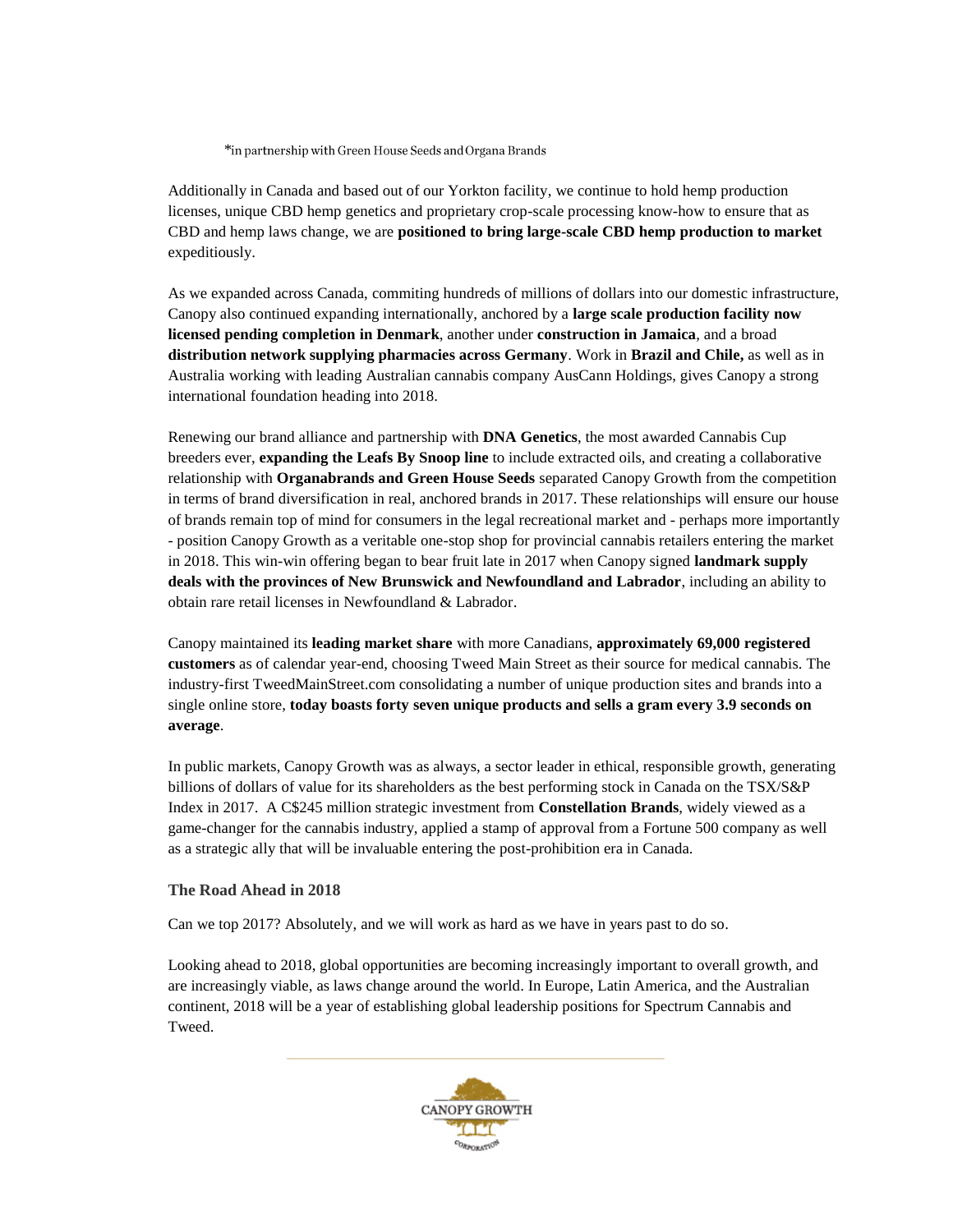In Europe, **licensed production in Denmark** will help ensure that the Company can meet the needs of patients and regulators seeking established producers and stable medical cannabis genetics produced in Europe for Europe. On that note, a previous release referred to Spectrum Denmark's licence as the "first" such license for a Canadian company in the EU, but this was incorrect. Tilray had previously announced it is licensed in Portugal. We look forward to friendly competition as we both bring exciting products to market in Europe. Hi, Zack.

**Latin America** will mature as a market opportunity in 2018. Existing positions in Chile and Brazil will act as a basis for the region. Similarly, **Australian cannabis laws** and regulations are being finalized and the Company will work hard to ensure that it can continue to bring its global leadership to this region of the world in 2018. Operating in the United States – or any jusrisdiction without federally permissible cannabis laws - continues to be off limits for Canopy Growth. Operating in the United States represents undue risks and could jeopordize the Company's ability to attract major institutional investors and could potentially limit future listings on major securities exchanges.

And of course, **2018 will be a historic year in Canada**. Canopy plans to capitalize on the opportunities presented by the regulated recreational market, a multi-billion dollar opportunity. It will do so by continuing to grow quality products presented by brands people know and trust, all while maintaining a supply of these products supported by a massive production platform.

Our recipe for success has been built on going to where the puck will be and creating opportunity through leadership. From its inception, the management of Canopy Growth Corporation has been steadfastly focused on establishing authentic brands that resonate; building the diversified capacity to support those brands in a rapidly growing market; leading the Canadian cannabis sector with integrity to push the cannabis dialogue forward; and creating something uniquely Canadian that we can proudly bring to the world.

In 2018, the roadmap designed in Canada will be deployed ambitiously here in Canada and around the world.

Here's to Future Growth in 2018 and Beyond.

Contact: Jordan Sinclair Director of Communications [Jordan@canopygrowth.com](mailto:Jordan@canopygrowth.com) 613-769-4196

Investor Relations Tyler Burns [Tyler.burns@canopygrowth.com](mailto:Tyler.burns@canopygrowth.com) 855-558-9333 ex 122